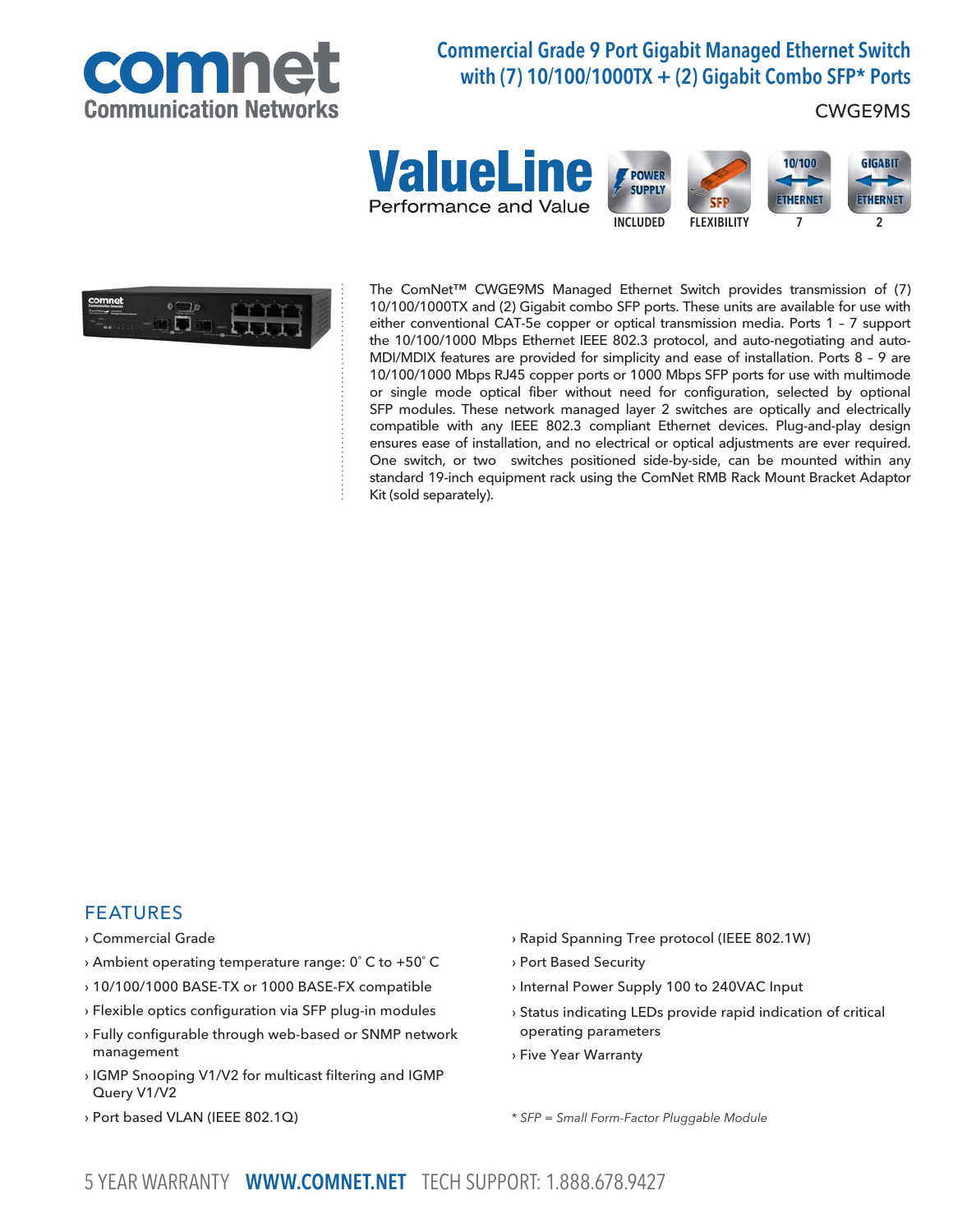### CWGE9MS Commercial Grade 9 Port Gigabit Managed Ethernet Switch with (7) 10/100/1000TX + (2) Gigabit Combo SFP Ports

recovery time below 300ms

# SPECIFICATIONS

### **Benefits**

#### System Interface/Performance RJ45 port support Auto MDI/MDI-X Function Store-and-Forward Switching Architecture Back-plane (Switching Fabric): 18Gbps 1Mbits Packet Buffer 8K MAC Address Table IGMP with Query mode for Multi Media Application VLAN Port Based VLAN Support 802.1 Q Tag VLAN GVRP Spanning Tree Support IEEE802.1d Spanning Tree Support IEEE802.1w Rapid Spanning Tree Port Trunk with LACP X-Ring X-ring, Dual Homing, and Couple Ring Topology Provides redundant backup feature and a recovery time < 300ms QoS (Quality of Service) Support IEEE 802.1p Class of Service, Per port provides 4 priority queues Port Base, Tag Base and Type of Service Priority Bandwidth Control Ingress Packet Filter and Egress Rate Limit Broadcast/Multicast Packet Filter Control Port Mirror **Monitor traffic in switched networks.**  TX Packet only RX Packet only Both of TX and RX Packet System Event Log System Log Server/Client SMTP e-mail Alert Security Port Security : MAC address entries/filter IP Security: IP address security management to prevent unauthorized intruder. Login Security: IEEE802.1X/RADIUS TFTP SNMP Trap Device cold start Authentication failure X-ring topology changed Port Link up/Link down Power Status TFTP Firmware Upgrade and System Configure Restore and Backup IEEE Standards IEEE802.3 10BASE-T IEEE802.3u 100BASE-TX IEEE802.3z Gigabit fiber IEEE802.3ab 1000Base-T IEEE802.3x Flow Control and Back Pressure IEEE802.3ad Port Trunk with LACP IEEE802.1d Spanning Tree Protocol IEEE802.1w Rapid Spanning Tree IEEE802.1p Class of Service IEEE802.1q VLAN Tagging IEEE 802.1x User Authentication Hardware Specifications Switch Architecture Back-plane (Switching Fabric): 18Gbps Packet throughput ability (Full-Duplex) 26.7Mpps @64bytes Packet Buffer 1Mbits Mac Address 8K MAC address table Flash ROM 4Mbytes DRAM 32Mbytes Connector 10/100/1000TX: 7 × RJ45 with Auto MDI/MDI-X function Gigabit fiber:  $2 \times$  SFP<sup>1</sup> socket Console port: RS232 connector Network Cable 10Base-T: 2-pair UTP/STP Cat. 3, 4, 5 cable EIA/TIA-568 100-ohm (100m) 100Base-TX: 2-pair UTP/STP Cat. 5 / 5E cable EIA/TIA-568 100-ohm (100m) Protocol CSMA/CD LED Per unit: Power (Green) Per port: Link/Activity (Green), Speed 1000(Green) SFP: Link/Activity (Green) Power Supply 100 ~ 240VAC, 50/60Hz internal Power Consumption 19.3 Watts Operating Humidity 5% to 95% (Non-condensing) Operating Temperature 0° to 50°C Storage Temperature -40° to 70°C Case Dimensions 8.5  $\times$  5.5  $\times$  1.7 in (21.7  $\times$  14.0  $\times$  4.3 cm) Fan Number 1 Installation 10" Rack Mountable EMI FCC Class A, CE Safety CE/EN60950-1 Software Features Management SNMP v1 v2c, v3/ Web/Telnet/CLI Management SNMP MIB RFC 1215 Trap, RFC1213 MIBII, RFC 1157 SNMP MIB, RFC 1493 Bridge MIB, RFC 2674 VLAN MIB, RFC 1643 , RFC 1757, RSTP MIB, Private MIB VLAN Port Based VLAN IEEE 802.1Q Tag VLAN (256 entries)/ VLAN ID (Up to 4K, VLAN ID can be assigned from 1 to 4094.) GVRP (256 Groups) Port Trunk with LACP LACP Port Trunk: 4 Trunk groups/Maximum 4 trunk members Spanning Tree Support IEEE802.1d Spanning Tree and IEEE802.1w Rapid Spanning Tree X-Ring Support X-ring, Dual Homing, and Couple Ring Provide redundant backup feature and the